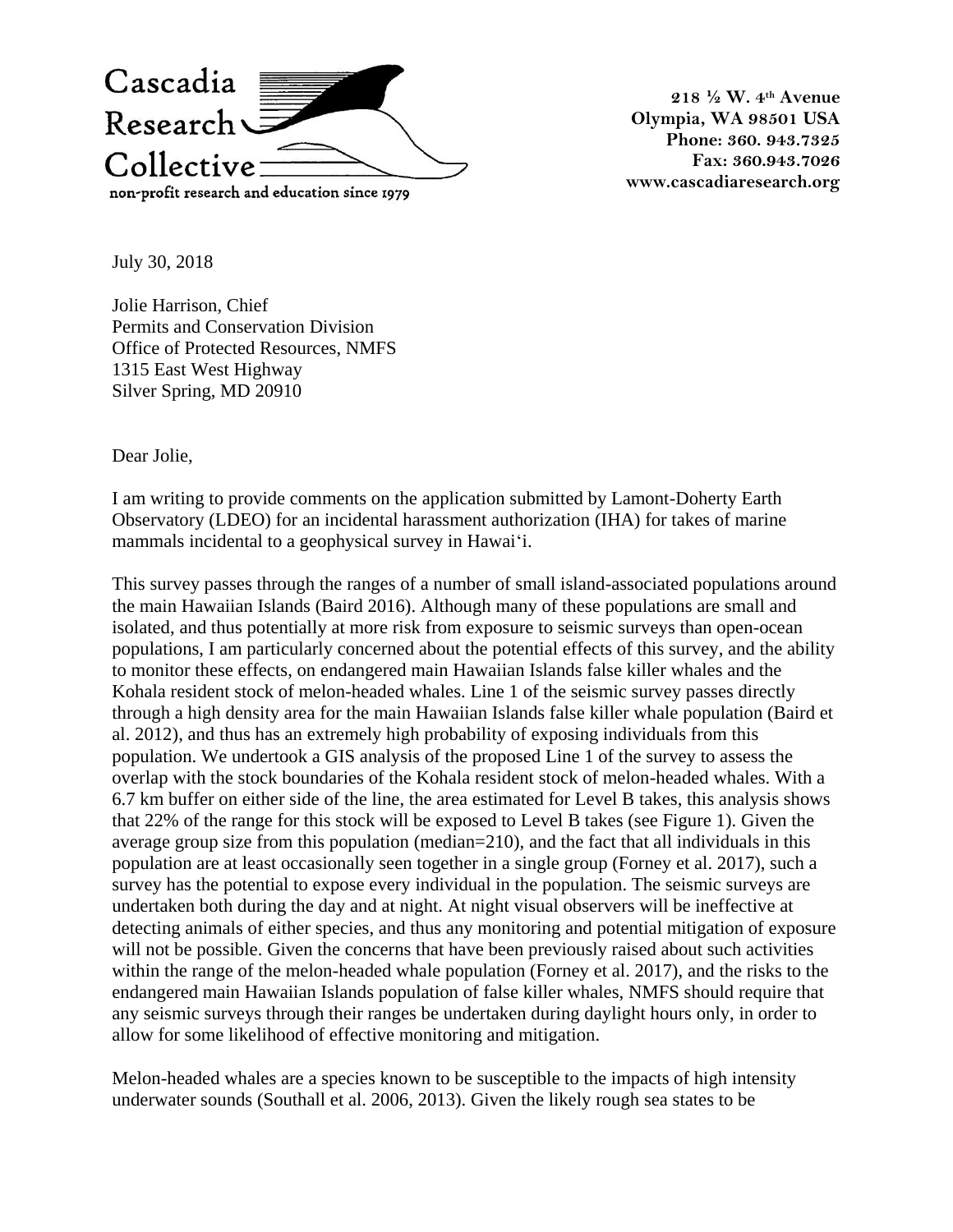experienced as the survey vessel undertakes Line 1, and thus a reduced likelihood of detecting melon-headed whales, even if they are close to the vessel, additional monitoring of this population should be undertaken during the LDEO seismic survey. The most effective way to do this would involve deploying satellite tags on individual melon-headed whales immediately (i.e., within a few days) prior to the survey vessel undertaking Line 1, thus having the potential to monitor the proximity of one or more groups of melon-headed whales as the survey is undertaken. If NMFS is not going to require such additional monitoring, a requirement should be included in the IHA that LDEO must notify researchers who are permitted to work in the area of the timing of the survey with enough advance notice to allow for independent monitoring to be undertaken.

Thanks very much for your consideration of these comments.

Best regards,

 $\Omega$ 

Robin W. Baird, Ph.D. Research Biologist rwbaird@cascadiaresearch.org

Literature Cited

- Baird, R.W. 2016. The lives of Hawai'i's dolphins and whales: natural history and conservation. University of Hawai'i Press, Honolulu, Hawai'i.
- Baird, R.W., M.B. Hanson, G.S. Schorr, D.L. Webster, D.J. McSweeney, A.M. Gorgone, S.D. Mahaffy, D. Holzer, E.M. Oleson and R.D. Andrews. 2012. Range and primary habitats of Hawaiian insular false killer whales: informing determination of critical habitat. Endangered Species Research 18:47-61.
- Forney, K.A., B.L. Southall, E. Slooten, S. Dawson, A.J. Read, R.W. Baird, R.L. Brownell Jr. 2017. Nowhere to go: noise impact assessments for marine mammal populations with high site fidelity. Endangered Species Research doi: 10.3354/esr00820.
- Southall, B.L., R. Braun, F.M.D. Gulland, A.D. Heard, R.W. Baird, S.M. Wilkin, and T.K. Rowles. 2006. Hawaiian melon-headed whale (*Peponocephala electra*) mass stranding event of July 3-4, 2004. NOAA Technical Memorandum NMFS-OPR-31.
- Southall, B.L., T. Rowles, F. Gulland, R.W. Baird and P.D. Jepson. 2013. Final report of the Independent Scientific Review Panel investigating potential contributing factors to a 2008 mass stranding of melon-headed whales (*Peponocephala electra*) in Antsohihy, Madagascar. International Whaling Commission.